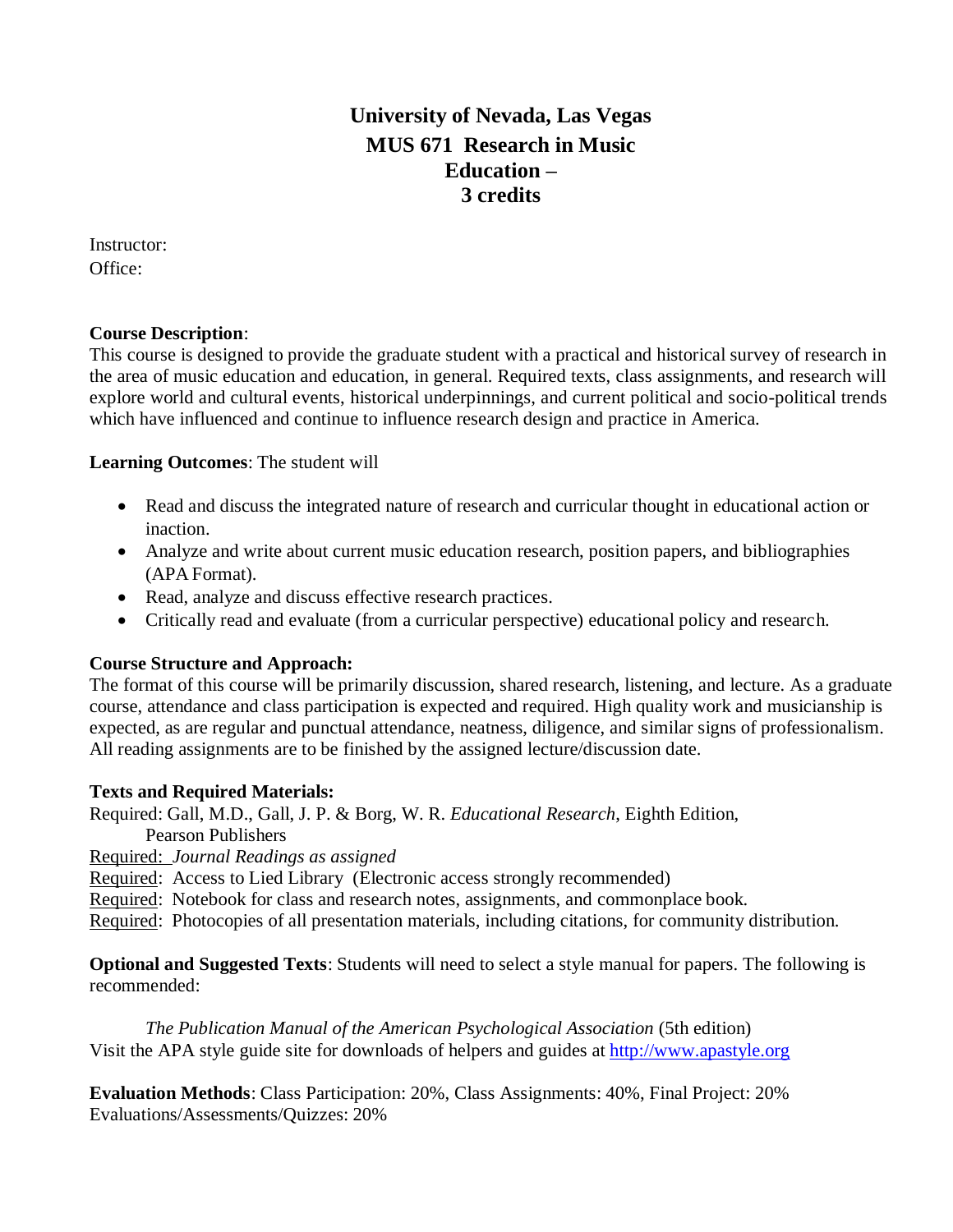Class participation is essential to this course whether through class discussion, online discussion forums and blogs, or e-mail. Failure to participate may result in deduction of points from the final grade.

Grading System:  $A = 100 - 91$ ,  $B = 90 - 81$ ,  $C = 80 - 71$ ,  $D = 70 - 61$ .

**Please note: Points will be subtracted from your assignments for errors in spelling, grammar, punctuation, and syntax.** All assignments must be handed in on time. A late assignment will lose 10% of the total points possible for each day the assignment is late. If you are having a difficult time completing assignments on time, please arrange a conference with me.

#### **COURSE POLICIES**

- **Final Exam:** The University requires that final exams given at the end of a course occur at the time and on the day specified in the final exam schedule. See the schedule at: [http://www.unlv.edu/registrar/calendars.](http://www.unlv.edu/registrar/calendars)
- **Electronics Policy (Face-to-face classes only):** Cell phones and other electronic devices must be turned off or placed in silent mode during class, with the exception of notebook computers used for the purpose of ta king notes during class. No other electronic devices whatsoever may be used during class or exams without the instructor's permission. Frivolous use (i.e., not immediately related to class activities) of computers (Web surfing, checking e -mail, etc.) is distracting to students and instructors, and interferes with delivery and quality of instruction; a student found engaged in such behavior even once may be administratively disenrolled from the course at the instructor's discretion.
- **Attendance Policy**: Consistent class attendance is indicative of professional interest, and will be expected of all students. Students will be expected to attend every class period. Unexcused absences will result in a lowered grade. All make-up assignments and exams must be initiated by the student.
- **Religious Holidays Policy:** Any student missing class quizzes, examinations, or any other class or lab work because of observance of religious holidays shall be given an opportunity during that semester to make up missed work. The make-up will apply to the religious holiday absence only. It shall be the responsibility of the student to notify the instructor no later than the end of the first two weeks of classes of his or her intention to participate in religious holidays which do not fall on state holidays or periods of class recess. For additional information, please visit: [http://catalog.unlv.edu/content.php?catoid=6&navoid=531.](http://catalog.unlv.edu/content.php?catoid=6&navoid=531)
- **Tutoring:** The Academic Success Center (ASC) provides tutoring and academic assistance for all UNLV students taking UNLV courses. Students are encouraged to stop by the ASC to learn more about subjects offered, tutoring times and other academic resources. The ASC is located across from the Student Services Complex (SSC). Students may learn more about tutoring services by calling 702-895-3177 or visiting the tutoring web site at: [http://academicsuccess.unlv.edu/tutoring/.](http://academicsuccess.unlv.edu/tutoring/)
- **UNLV Writing Center**: One-on-one or small group assistance with writing is available free of charge to UNLV students at the Writing Center, located in CDC-3-301. Although walk-in consultations are sometimes available, students with appointments will receive priority assistance. Appointments may be made in person or by calling 895- 3908. The student's Rebel ID Card, a copy of the assignment (if possible), and two copies of any writing to be reviewed are requested for the consultation. More information can be found at: http://writingcenter.unlv.edu/
- **Copyright Policy:** The University requires all members of the University Community to familiarize themselves **with**  and to follow copyright and fair use requirements. **You are individually and solely responsible for violations of copyright and fair use laws. The university will neither protect nor defend you nor assume any responsibility for employee or student violations of fair use laws.** Violations of copyright laws could subject you to federal and state civil penalties and criminal liability, as well as disciplinary action under University policies. Additional information can be found at: [http://www.unlv.edu/provost/copyright.](http://www.unlv.edu/provost/copyright)
- **Disability Resource Center (DRC) :** The UNLV Disability Resource Center (SSC-A 143, [http://drc.unlv.edu/,](http://drc.unlv.edu/) 702- 895-0866) provides resources for students with disabilities. If you feel that you have a disability, please make an appointment with a Disabilities Specialist at the DRC to discuss what options may be available to you. If you are registered with the UNLV Disability Resource Center, bring your Academic Accommodation Plan from the DRC to the instructor during office hours so that you may work together to develop strategies for implementing the accommodations to meet both your needs and the requirements of the course. Any information you provide is private and will be treated as such. To maintain the confidentiality of your request, please do not approach the instructor in front of others to discuss your accommodation needs.